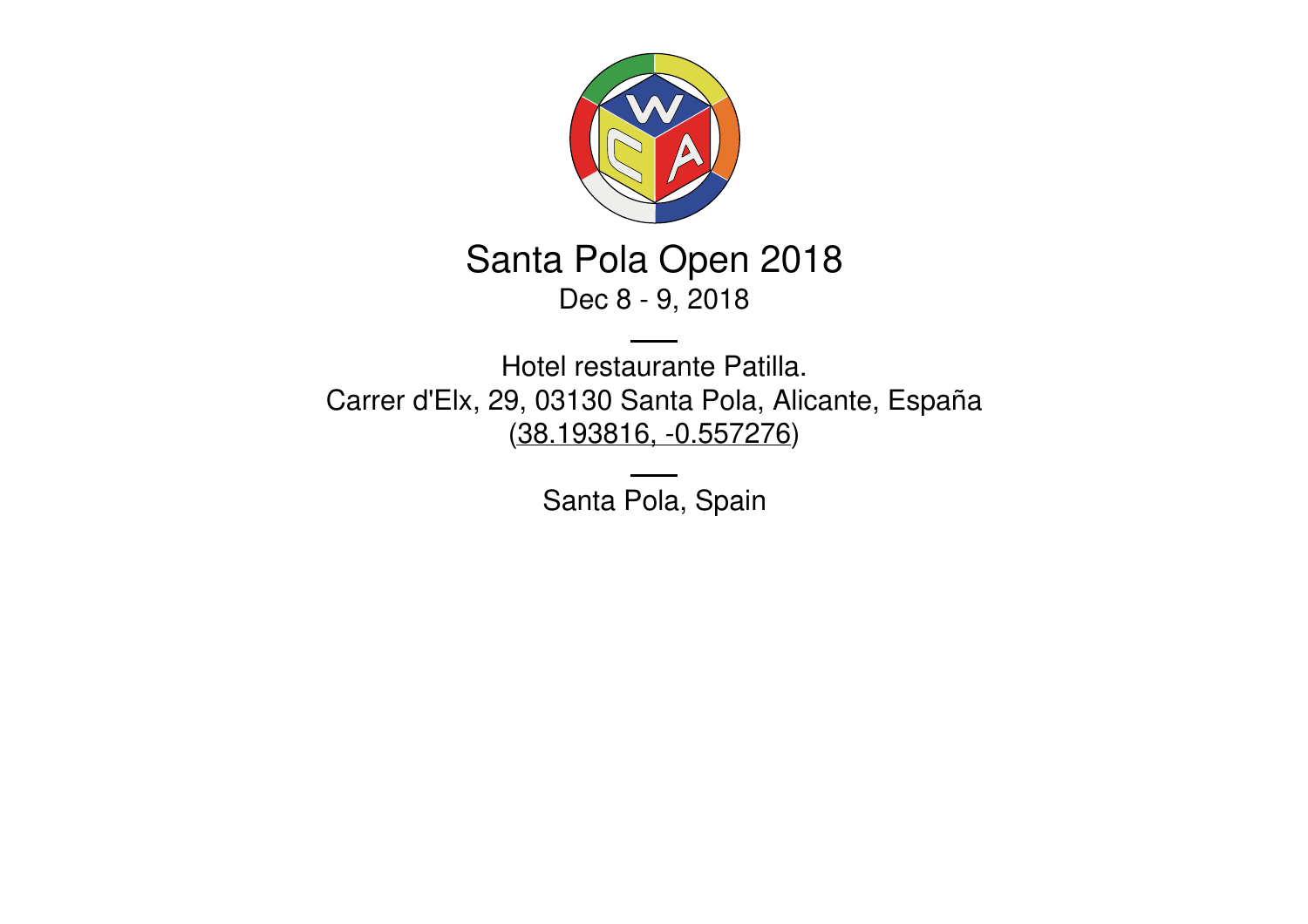### **Events**

| <b>Event</b>                | Round        | Format          | <b>Time limit</b>   | <b>Proceed</b> |
|-----------------------------|--------------|-----------------|---------------------|----------------|
|                             | First round  | Ao <sub>5</sub> | 10:00.00            | Top 75%        |
| ₩                           | Second round | Ao <sub>5</sub> | 10:00.00            | Top 12         |
|                             | Final        | Ao <sub>5</sub> | 10:00.00            |                |
|                             | First round  | Ao <sub>5</sub> | 3:00.00             | Top 75%        |
| <b>COL</b><br><b>Tallet</b> | Second round | Ao <sub>5</sub> | 3:00.00             | Top 12         |
|                             | Final        | Ao <sub>5</sub> | 3:00.00             |                |
|                             | First round  | Ao <sub>5</sub> | 3:00.00             | Top 12         |
| W                           | Final        | Ao <sub>5</sub> | 3:00.00             |                |
|                             | First round  | Ao <sub>5</sub> | 5:00.00             | Top 12         |
| W                           | Final        | Ao <sub>5</sub> | 5:00.00             |                |
| 10                          | First round  | Bo <sub>3</sub> | 10:00.00 cumulative | Top 75%        |
|                             | Final        | Bo <sub>3</sub> | 10:00.00 cumulative |                |
| <u>:</u>                    | Final        | Bo1             | 1 hour              |                |
| jii<br>jii                  | Final        | Ao <sub>5</sub> | 3:00.00             |                |
|                             | First round  | Ao <sub>5</sub> | 2:00.00             | Top 12         |
| $\frac{1}{\sqrt{2}}$        | Final        | Ao <sub>5</sub> | 2:00.00             |                |
|                             | First round  | Ao <sub>5</sub> | 2:00.00             | Top 12         |
| $\bigotimes$                | Final        | Ao <sub>5</sub> | 2:00.00             |                |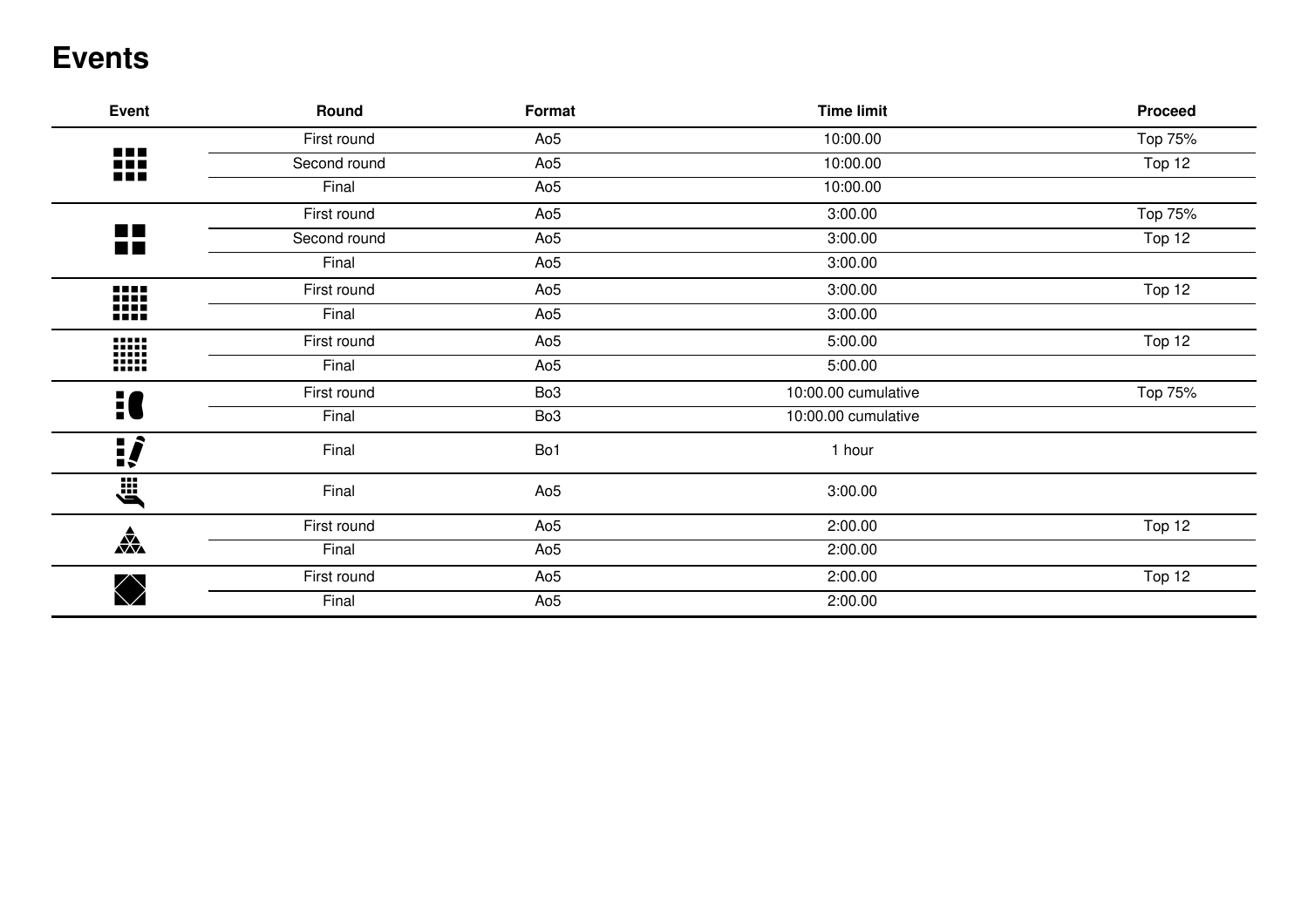# **Schedule for Saturday (December 08, 2018)**

| <b>Start</b> | <b>End</b> | <b>Activity</b>                                       | Format          | <b>Time limit</b>   | <b>Proceed</b> |
|--------------|------------|-------------------------------------------------------|-----------------|---------------------|----------------|
| 09:30 AM     | 10:00 AM   | Registro y tutorial de competición y jueces           |                 |                     |                |
| 10:00 AM     | 11:00 AM   | $\frac{1}{\sqrt{2}}$<br><b>Pyraminx First round</b>   | Ao <sub>5</sub> | 2:00.00             | Top 12         |
| 11:00 AM     | 11:45 AM   | $\bigotimes$<br><b>Skewb First round</b>              | Ao <sub>5</sub> | 2:00.00             | Top 12         |
| 11:45 AM     | 01:00 PM   | W<br>5x5x5 Cube First round                           | Ao <sub>5</sub> | 5:00.00             | Top 12         |
| 01:00 PM     | 01:45 PM   | H<br>3x3x3 Blindfolded First round                    | Bo <sub>3</sub> | 10:00.00 cumulative | Top 75%        |
| 01:45 PM     | 03:15 PM   | Comida                                                |                 |                     |                |
| 03:15 PM     | 04:15 PM   | <b>E</b><br>3x3x3 One-Handed Final                    | Ao <sub>5</sub> | 3:00.00             |                |
| 04:15 PM     | 05:30 PM   | <b>.</b><br>₩<br>4x4x4 Cube First round               | Ao <sub>5</sub> | 3:00.00             | Top 12         |
| 05:30 PM     | 06:30 PM   | 88<br>3x3x3 Cube First round<br>n n n                 | Ao <sub>5</sub> | 10:00.00            | Top 75%        |
| 06:30 PM     | 07:15 PM   | <b>The Co</b><br>2x2x2 Cube First round<br><b>THE</b> | Ao <sub>5</sub> | 3:00.00             | Top 75%        |
| 07:15 PM     | 07:45 PM   | W<br>5x5x5 Cube Final                                 | Ao <sub>5</sub> | 5:00.00             |                |
| 07:45 PM     | 08:00 PM   | H<br>3x3x3 Blindfolded Final                          | Bo <sub>3</sub> | 10:00.00 cumulative |                |
| 08:00 PM     | 09:00 PM   | <u>:</u><br>3x3x3 Fewest Moves Final (Attempt 1)      | Bo1             | 1 hour              |                |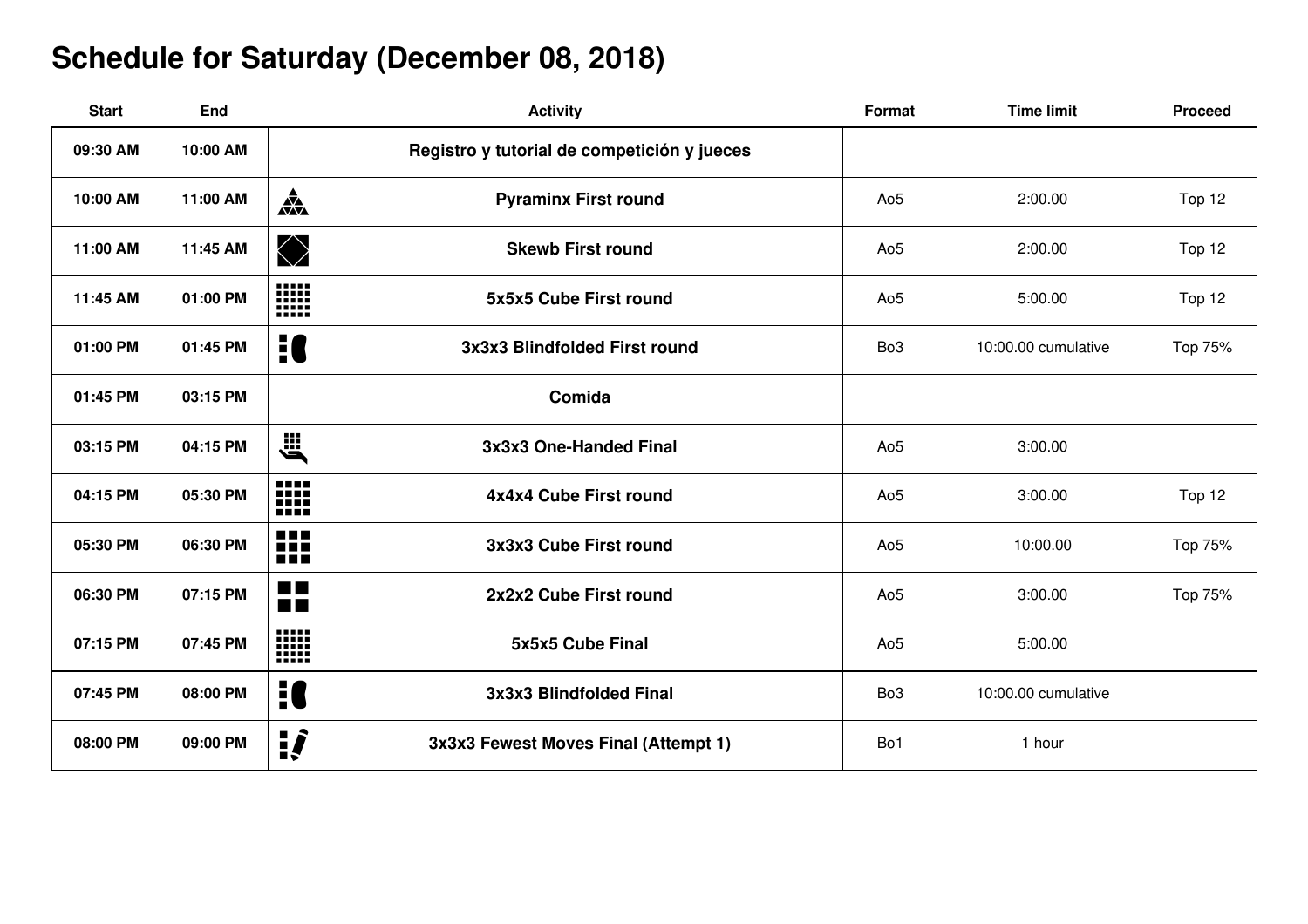# **Schedule for Sunday (December 09, 2018)**

| <b>Start</b> | <b>End</b> | <b>Activity</b>                                                                 | Format          | <b>Time limit</b> | <b>Proceed</b> |
|--------------|------------|---------------------------------------------------------------------------------|-----------------|-------------------|----------------|
| 09:00 AM     | 09:45 AM   | $\blacksquare$<br>2x2x2 Cube Second round<br>$\blacksquare$                     | Ao <sub>5</sub> | 3:00.00           | Top 12         |
| 09:45 AM     | 10:15 AM   | ₩<br>4x4x4 Cube Final                                                           | Ao <sub>5</sub> | 3:00.00           |                |
| 10:15 AM     | 11:00 AM   | ₩<br>3x3x3 Cube Second round                                                    | Ao <sub>5</sub> | 10:00.00          | Top 12         |
| 11:00 AM     | 11:15 AM   | $\bigotimes$<br><b>Skewb Final</b>                                              | Ao <sub>5</sub> | 2:00.00           |                |
| 11:15 AM     | 11:30 AM   | 森<br><b>Pyraminx Final</b>                                                      | Ao <sub>5</sub> | 2:00.00           |                |
| 11:30 AM     | 12:00 PM   | $\blacksquare$<br>2x2x2 Cube Final<br>n n                                       | Ao <sub>5</sub> | 3:00.00           |                |
| 12:00 PM     | 12:15 PM   | Preparación para la final                                                       |                 |                   |                |
| 12:15 PM     | 01:15 PM   | 88<br>3x3x3 Cube Final<br>$\blacksquare \blacksquare \blacksquare \blacksquare$ | Ao <sub>5</sub> | 10:00.00          |                |
| 01:15 PM     | 01:45 PM   | Entrega de premios y sorteo                                                     |                 |                   |                |